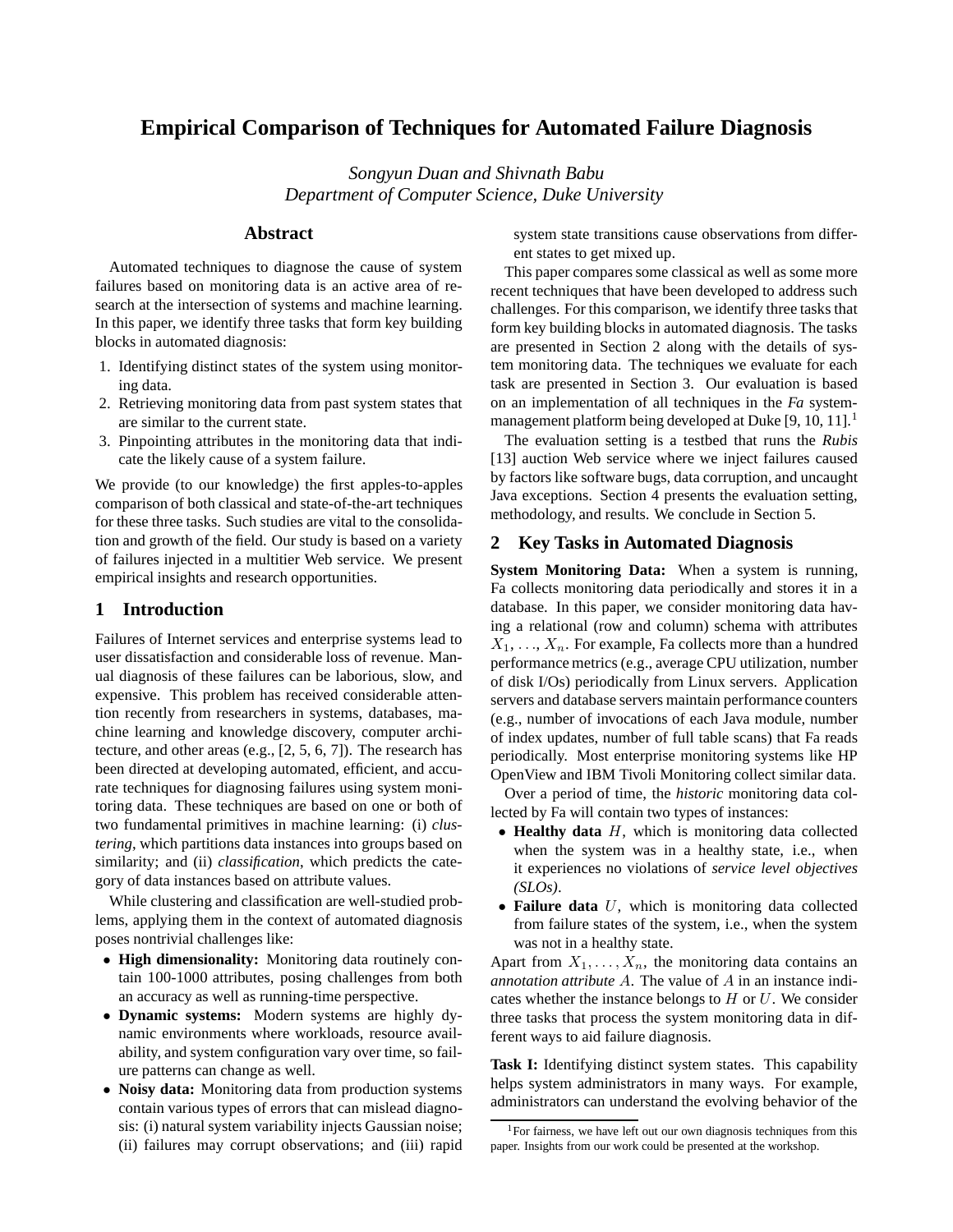system, or identify baseline system behavior from the different healthy states of a dynamic system. Furthermore, administrators can prioritize their diagnosis efforts by identifying the frequent failure states and the associated revenue losses.

**Task II:** Retrieving historic instances from the monitoring data that are similar to one or more given instances. This capability helps system administrators leverage past diagnosis efforts for recurrent failures. Failure diagnosis is expensive in complex systems, so it is valuable to leverage past diagnosis efforts whenever possible; particularly since 50-90% of failures seen are recurrences of previousfailures [3]. Furthermore, identifying similar instances from the past helps generate more data that can be input to machine-learning tools. These tools usually give more accurate and confident results when more input (training) data is provided.

**Task III:** Processing a *diagnosis query Diagnose* $(H', F)$ . Here,  $H'$  consists of monitoring instances from a healthy system state, while  $F$  consists of instances from a failure state. The result of this query is a selected subset of attributes in the monitoring data that indicate the likely cause of the failure represented by  $F$ . While Task III is the quintessential task of automated diagnosis, it may need the results of Tasks I and II to generate the inputs  $H'$  and F.

## **3 Techniques Compared for the Three Tasks**

We briefly describe the techniques that were implemented and compared for the three tasks above. Please refer to the cited original papers for the full details of each technique.

## **3.1 Task I: Identifying Distinct System States**

The main approach used for solving this task is to divide the historic monitoring data  $H \cup U$  into non-overlapping partitions such that instances in each partition have similar characteristics that represent a distinct system state. The frequency of a state can then be estimated as the size of the corresponding partition.

## **3.1.1 Clustering-Based Techniques**

We can partition data using a classical clustering technique like *K-Means*. However, recent work observes that clustering techniques like K-Means suffer from the *curse of dimensionality* in high dimensional spaces [8]. In such spaces, for any pair of instances within the same cluster, it is highly likely that there are some attributes on which the instances are distant from each other. Thus, distance functions that use all input attributes equally can be ineffective. Furthermore, different clusters may exist in different subspaces, i.e., comprised of different subsets of attributes [8].

These issues are addressed by *subspace clustering* (e.g., [1, 8]) which discovers clusters in subspaces defined by different combinations of attributes. The *locally adaptive clustering (LAC)* algorithm from [8] associates each cluster C with a weight vector that reflects the correlation among instances in C. Attributes on which the instances in C are strongly (weakly) correlated receive a large (small) weight, which has the effect of constricting (elongating) distances along those dimensions.

#### **Extension of the Clustering Process**

Reference [7] uses K-Means (with  $K=5$ ) as a building block to produce *pure* clusters iteratively. The purity of a cluster is defined based on the annotation attribute: a cluster is completely pure if it contains failure instances only or it contains healthy instances only. (We will later extend the definition of purity to multiple different failure types.) The extended clustering process in [7] works as follows:

- 1. Apply K-Means to the historic data and get  $k$  clusters.
- 2. Compute the purity score of each cluster with an *entropy* formula equal to  $-p_0 \times log_2(p_0) - p_1 \times log_2(p_1)$ , where  $p_0$  and  $p_1$  are the percentage of failures instances and healthy instances in the cluster respectively. A cluster is pure if its entropy is 0.
- 3. Apply K-Means again to the instances in clusters whose purity scores are below a predefined threshold.
- 4. Go to Step 2 unless each produced cluster has a purity score below the threshold, or the number of clusters has reached the allowed maximum  $K_{tot}$ .

The authors of [7] explore the space of possible values for  $K_{tot}$  to compare the clustering techniques.

### **3.1.2 Classification and Regression Trees (CART)**

A *classification tree* (CART, or decision tree) [14] can be learned from the historic data  $H \cup U$  with the annotation attribute as the class attribute, and the others as predictor attributes. The tree's leaf nodes represent a partitioning of the data. A nice feature of this approach—which arises from its roots in classification as opposed to clustering—is that the tree minimizes the chances of putting instances from healthy states and instances from failure states into the same partition. We can vary the *pruning level* [14] of the tree during learning to generate different numbers of partitions (leaf nodes) from  $H \cup U$ . (Pruning is usually used to avoid overfitting the training data.) More aggressive pruning will generate a tree with fewer leaf nodes (partitions).

## **3.2 Task II: Retrieving Similar Historic Instances**

Given an instance  $f$ , we can retrieve the top  $N$  historic instances from  $H \cup U$  that are the most similar to f. The similarity between two instances  $f$  and  $f'$  can be measured by the inverse of their pairwise Euclidean distance.

The retrieval of f based on a CART learned from historic data will return all instances from the leaf node that the CART classifies  $f$  into. The intuition here is that the returned instances have similar patterns in attribute values (i.e., satisfy a similar set of conditions) as  $f$ .

## **3.3 Task III: Processing Diagnosis Queries**

Given a diagnosis query  $Diagnose(H', F)$ , where  $H' \subset H$ and  $F$  contains instances during or just before a failure, the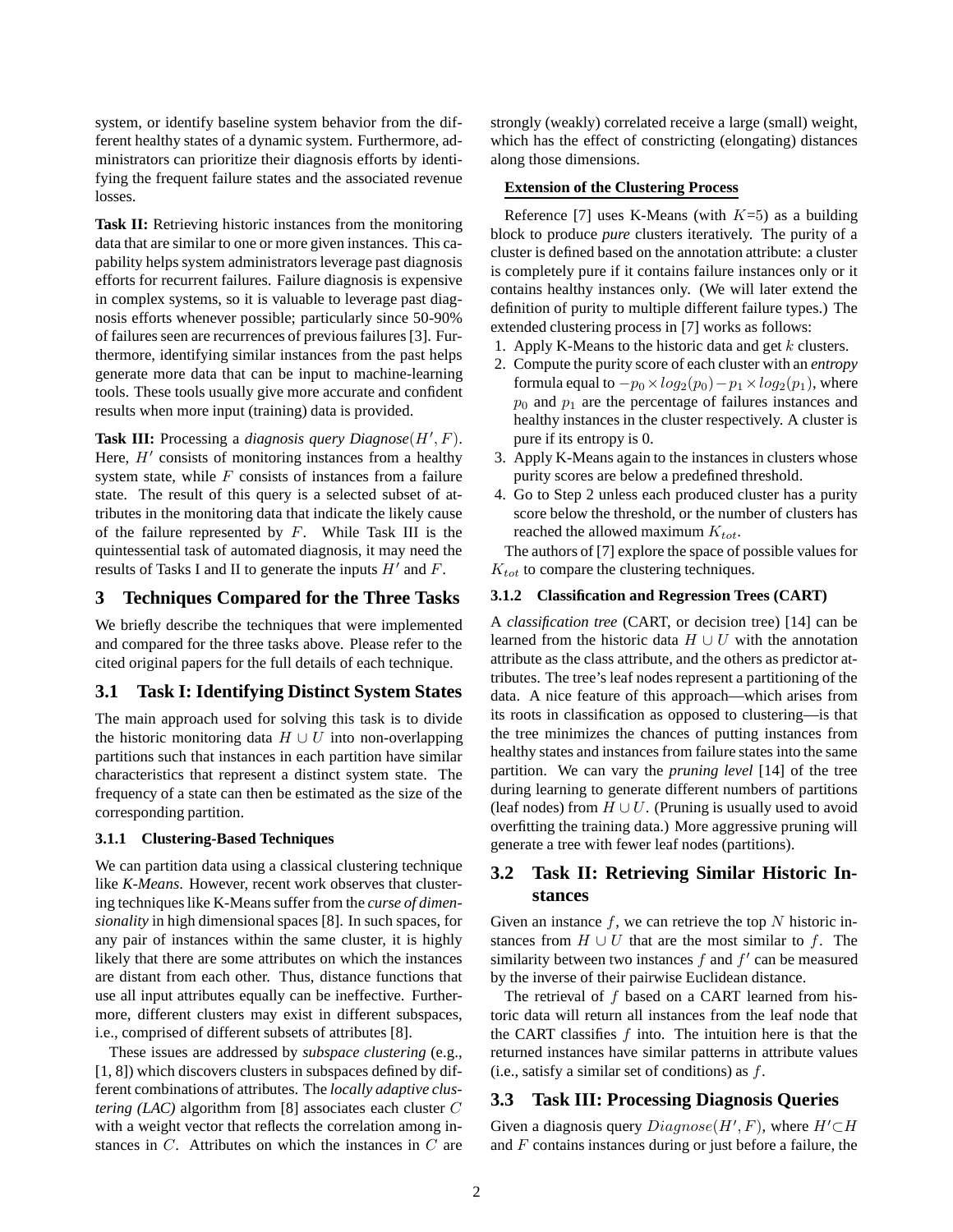task of processing this query is to track down the subset of attributes that pinpoint the cause of the failure represented by F. Previous techniques for processing  $Diagnose(H', F)$ belong to one of the following two categories:

- The *correlation-based* approach localizes the failure to attributes that correlate highly with the annotation attribute. Examples include [5] and [6] which use CART and *Bayesian network* classifiers [14] respectively to capture correlation. These statistical models are learned from  $H' \cup F$  with the annotation attribute used as the class attribute, and the others as predictor attributes.
- The *baselining-based* approach (e.g., [2]) learns the baseline system behavior from the healthy data  $H'$ . The failure is localized to attributes whose distribution in the failure data  $F$  differ significantly from the baseline.

We now describe the techniques compared for Task III.

#### **3.3.1 Diagnosis using Metric Attribution**

The *metric-attribution approach* from Reference [6] processes a  $Diagnose(H', F)$  query as follows:

- 1. Apply feature selection techniques [14] to  $H' \cup F$  to remove irrelevant attributes.
- 2. Learn a *tree-augmented Bayesian network* classifier [14] *TAN* from the filtered  $H' \cup F$ .
- 3. For each failure instance  $f \in F$ , infer which attributes in  $X_1, \ldots, X_n$  have values closer to their characteristic values in the failure state than to their characteristic values in the healthy state. This condition can be expressed as  $P(m_i|m_{p_i}, A = 'failure') >$  $P(m_i|m_{p_i}, A = \text{`healthy'}),$  where  $m_i$  is  $X_i$ 's value in  $f, m_{p_i}$  represents values in  $f$  of  $X_i$ 's parents in *TAN*, A is the annotation attribute, and  $P(\cdot|\cdot)$  is a conditional probability distribution given by *TAN*. Intuitively, if  $X_i$ 's value  $m_i$  in the failure instance f is more likely to come from the failure state, then  $X_i$  is *attributable* to the failure; and will be output in the diagnosis result.

#### **3.3.2 Diagnosis using CART**

The CART-based diagnosis approach [5] works as follows:

- 1. Learn a classification tree from  $H' \cup F$ .
- 2. As a noise-filtering step, remove the leaf nodes in the tree that contain less than a specified threshold of failure instances from  $F$ . (This threshold is set to 10% in [5].)
- 3. Apply Step 2 iteratively until no more leaf nodes can be removed.
- 4. Output the attributes used in the decision nodes in the leftover tree as the diagnosis result.

#### **3.3.3 Diagnosis using Anomaly Detection**

The baselining-based approach described in [2] first captures the distribution  $D_{X_i}$  of attribute  $X_i$ 's ( $1 \leq i \leq n$ ) values in the healthy instances  $H'$ .  $D_{X_i}$  is approximated by a Gaussian distribution in [2]. Then, [2] computes the probability of  $D_{X_i}$  having produced the measurements of  $X_i$  in the failure instances in  $F$ . If this probability is lower than a threshold, then  $X_i$  is included in the diagnosis result.

# **3.4 Constructing Signatures from Monitoring Data**

The techniques discussed so far for the three tasks work directly on the raw monitoring data. Reference [7] applies metric attribution (Section 3.3.1) to construct a *signature* for each instance in the historic data. (This approach is one example of applying *transformations* to the raw data.) The signature of an instance aims to distill the system state that the instance belongs to. Partitioning and retrieval can be done with the constructed signatures instead of the raw data, with the hope that the quality of results for Tasks I and II will be improved. Signatures are constructed as follows:

- 1. Divide the historic data H∪U into non-overlappingconsecutive chunks  $C_i$  based on a preset chunk size. Each chunk contains a minimum number of healthy instances and a minimum number of failure instances.
- 2. For each chunk  $C_i$ , apply feature selection to remove irrelevant attributes; and learn a Tree-augmented Bayesian network  $TAN_i$  from  $C_i$ .
- 3. A signature is generated for each instance (healthy or failure) in chunk  $C_i$ . The signature contains a value for each attribute: if the attribute is removed during the feature selection process, then its corresponding value in the signature is 0; if the attribute is attributable to the failure state, then its value is 1; otherwise its value is -1.

## **4 Experimental Evaluation**

We evaluate the techniques described in this paper in the context of common failures in a three-tier Web service. We implemented a testbed that runs *Rubis* [13]—a multitier auction service modeled after eBay—on a JBoss application server (with an embedded Web server) and a MySQL DBMS. It has been reported that software problems and operator errors are the common causes of failure in Web services [12]. We inject such failures into a running Rubis instance using a comprehensive failure-injection tool [4]. This setting makes it easy to study the accuracy of various diagnosis algorithms because we always know the true cause of each failure.

Specifically, we can inject 3 independent causes of failure—software bugs, data corruption, and uncaught Java exceptions—into 25 Java modules (*Enterprise Java Beans (EJBs)*) that comprise the part of Rubis running in the application server. Using this mechanism, we can inject 75 distinct single-EJB failures and any number of independent multiple-EJB failures (concurrent single-EJB failures).

We collect data for each failure type *ft* as follows: (1) run the testbed under a stable workload (there is no performance bottleneck for this workload) for 20 minutes; (2) inject the specific failure *ft* into the testbed and continue the run for 20 minutes; (3) fix the failure by *microrebooting* [4] affected EJBs, and go to Step 2. The whole process lasts 200 minutes. The monitoring data used in the evaluation consists of the number of times each distinct EJB procedure call is invoked per minute; consisting of a total of 110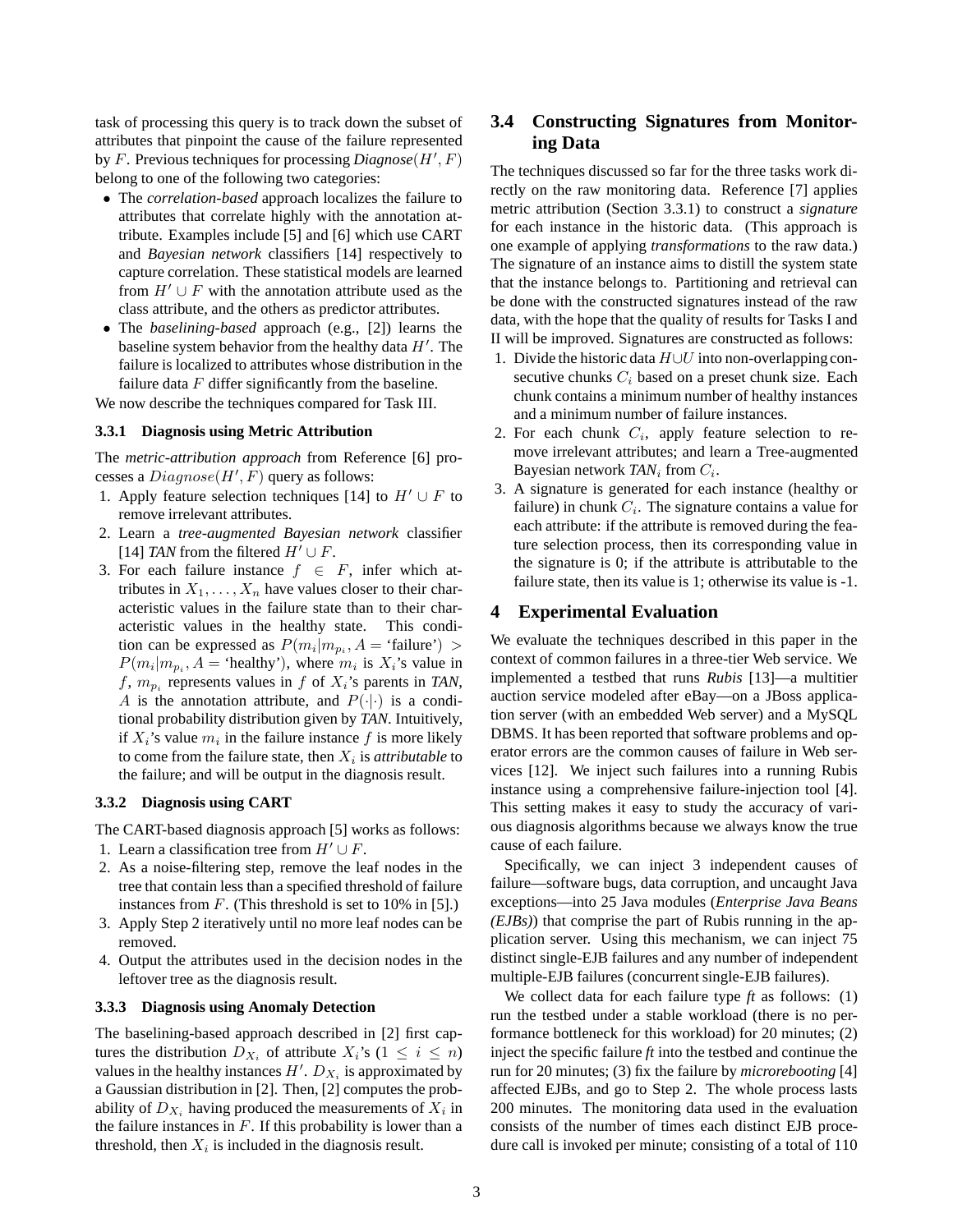

Figure 2: Average entropy for Rubis-20

attributes. (Monitoring at this level is light-weight.) SLO violations are defined based on Rubis's average response time per-minute. For evaluation purposes, we assign an *annotation* to each data instance being collected as follows: (i) healthy, if the instance has no SLO violation, or (ii) the identifier of the injected failure type, if the instance has SLO violations. A failure type is defined by which causes of failure were injected into which EJBs.

The *Rubis-5*, *Rubis-10*, and *Rubis-20* monitoring datasets in Table 1 are used in the evaluation. All experiments were run on a machine with 2 GHz CPU and 1 GB memory.

## **4.1 Evaluation of Task I**

The entropy formula from Section 3.1.1 can be generalized to multiple annotations as  $\sum_i -p_i \times log_2(p_i)$ , where  $p_i$  is the percentage of instances with a specific annotation in a cluster. The quality of a partitioning result can be measured as the average entropy over all produced clusters weighted by their normalized cluster sizes. Generally, the lower the average entropy, the better the partitioning. An average entropy close to 0 means that each cluster mostly contains instances from one system state; so the partitioning characterizes different system states correctly.

We compare four partitioning techniques: (1) K-means applied on the raw monitoring data, (2) LAC applied on the raw monitoring data, (3) K-means applied on signatures constructed from the monitoring data, and (4) CART. Recall from Section 3.4 that we need to set the chunk size for signature construction. We set the chunk size to 100 to ensure

| Name     | a   |      | Data and injected failures           |
|----------|-----|------|--------------------------------------|
| Rubis-5  | 110 | 986  | From 5 distinct single-EJB failures  |
| Rubis-10 | 110 | 1971 | From 10 distinct single-EJB failures |
| Rubis-20 | 110 | 3972 | From 20 distinct single-EJB failures |

Table 1: Monitoring datasets used. Columns  $a$  and  $i$  are the number of attributes and instances respectively.



Figure 3: Average entropy: (a) Rubis-5, (b) Rubis-10

that each chunk has sufficient healthy and failure instances to learn a reasonable Bayesian network. We do not have a direct control over the number of partitions generated by CART. We can only vary the pruning level that affects how many leaf nodes (partitions) remain in the produced tree.

Figures 1 and 2 show the average entropy of each partitioning technique as we increase the number of maximum allowed partitions for Rubis-10 and Rubis-20 respectively. We observe the following trends:

- As the number of partitions increases, the average entropy generally decreases since the produced partitions become more pure (as expected).
- LAC performs better than K-means. As the dimensionality of our monitoring data is high  $(>100)$ , the computation of Euclidean distance in the full space by Kmeans is problematic. LAC avoids this problem by searching for clusters in lower-dimensional subspaces.
- CART shows relatively good performance because it produces many low-entropy clusters that mostly contain healthy instances. Recall that CART is good at separating healthy instances from failure instances, but not necessarily at separating failure instances of different types from each other. Our monitoring datasets contain roughly equal amounts of healthy and failure instances; giving CART an undue advantage.
- Comparing K-means applied on signatures with Kmeans on the raw monitoring data gives mixed results. For Rubis-10, both show similar performance. For Rubis-20, K-means on signatures is much better. It turns out that the quality of signatures is very sensitive to the chunk size used during signature construction (Section 3.4). If the chunk size is too big, then each chunk may include instances from different system states. If the chunk size is too small, then each chunk may not contain enough instances to learn a reasonable Bayesian network. In both cases, metric attribution may not function as desired, leading to incorrect signatures.

To verify our observations about signatures, we analyzed the possible improvement when the chunk size is set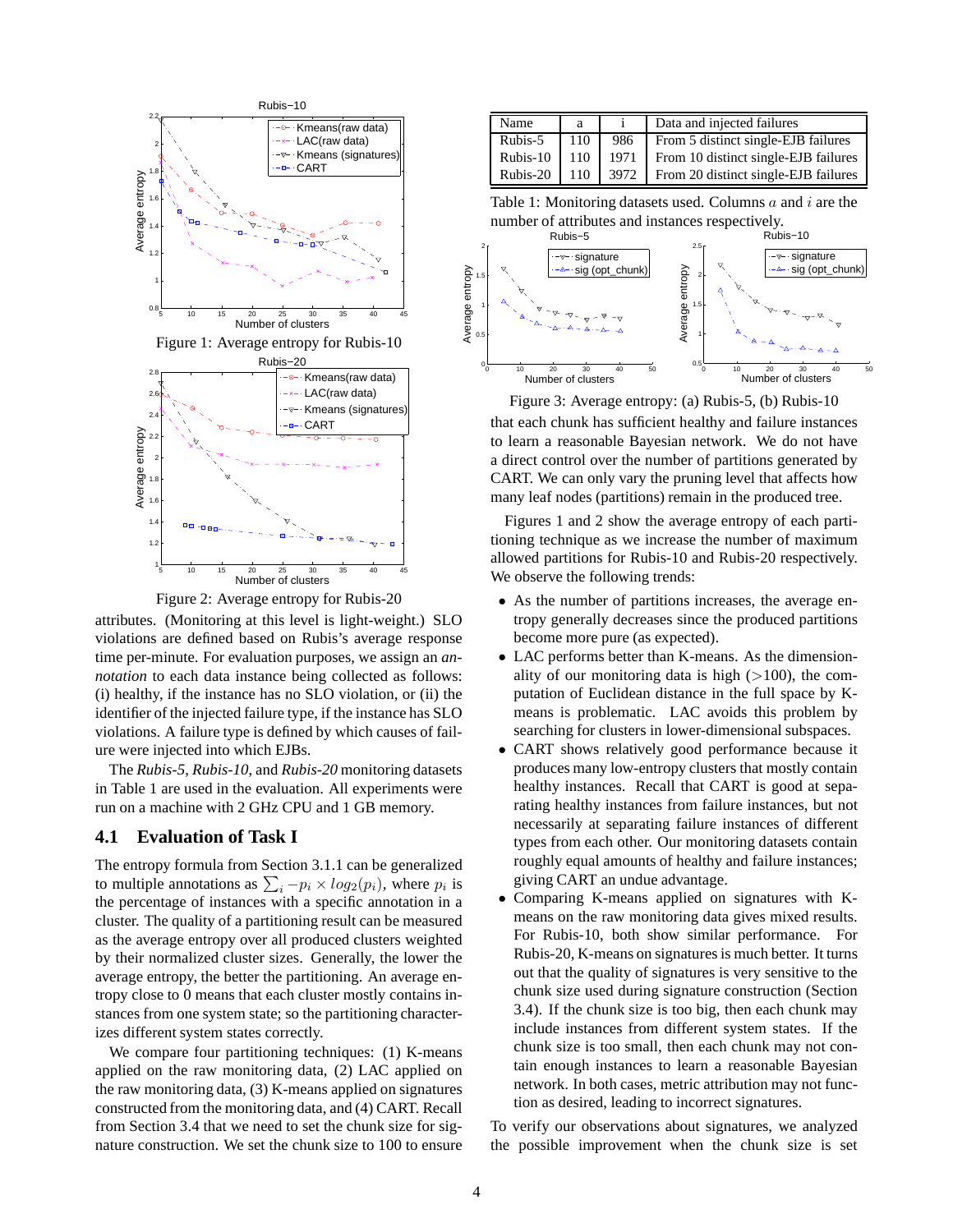

Figure 5: Precision-recall curves for Rubis-20

*optimally* (which is possible only when we know the points where system resources, workload, or configuration changed). Figure 3 plots the average entropy of K-means clustering on signatures for Rubis-5 and Rubis-10 respectively in two settings: (1) the chunk size is fixed at 100 during signature construction (denoted as *signature*); and (2) the chunk size is set adaptively to capture all change points in system state (denoted as *sig(opt chunk)*). Note the considerable improvement in the quality of partitioning with optimal chunk sizes. The relative improvement also increases as the number of failure types increase.

## **4.2 Evaluation of Task II**

We adopt the traditional metrics of *precision* and *recall* for evaluating retrieval quality. For a given instance  $f$  and number  $N$  of instances similar to  $f$  to be retrieved: precision measures the percentage of correctly-retrieved instances among the  $N$  results; and recall measures the percentage of correctly-retrieved instances among all historic instances with the same annotation as  $f$ . The perfect value for both metrics is  $100\%$ . Intuitively, as  $N$  increases, recall improves while precision drops. Thus, the bigger the area under the precision-recall curve, the better.

Figures 4 and 5 plot the precision-recall curves for Rubis-10 and Rubis-20 respectively. N is varied from 20 to 1000. The precision and recall values are averaged over a test set comprising 40% of the data. We could not plot the precision-recall curve for CART in the high-recall and highprecision regions since we do not have direct control on the number of instances retrieved from a CART (recall Section 3.2).

Reference [7] observed that signature-based retrieval is



Figure 7: Precision-recall curves for retrieving healthy instances in Rubis-10



Figure 8: Precision-recall curves for retrieving failure instances in Rubis-10

better than raw-data-based retrieval. However, Figures 4 and 5 show contrary results. Once again, the possible reason is that signature construction is sensitive to the chunksize setting; but there is no principled way to set this value statically. This point is verified in Figure 6 which shows the precision-recall curves for Rubis-5 and Rubis-10 for the fixed chunk-size and optimal chunk-size settings (recall Section 4.1). There is considerable improvement in both precision and recall with optimal chunk sizes.

Retrieval based on CART performs better than the other two techniques because CART retrieves healthy instances with higher precision than the other two. This point is verified in Figures 7 and 8 which respectively plot the precisionrecall curves for retrieving healthy instances only and failure instances only in Rubis-10.

## **4.3 Evaluation of Task III**

Since we know the actual root cause of each failure injected in the testbed, we can evaluate the accuracy of a diagnosis technique in terms of the *false positives (FP)* and *false negatives (FN)* in its result. FP counts the number of EJBs that appear in the diagnosis result but are not the root cause of failure. FN counts the number of EJBs that cause the fail-